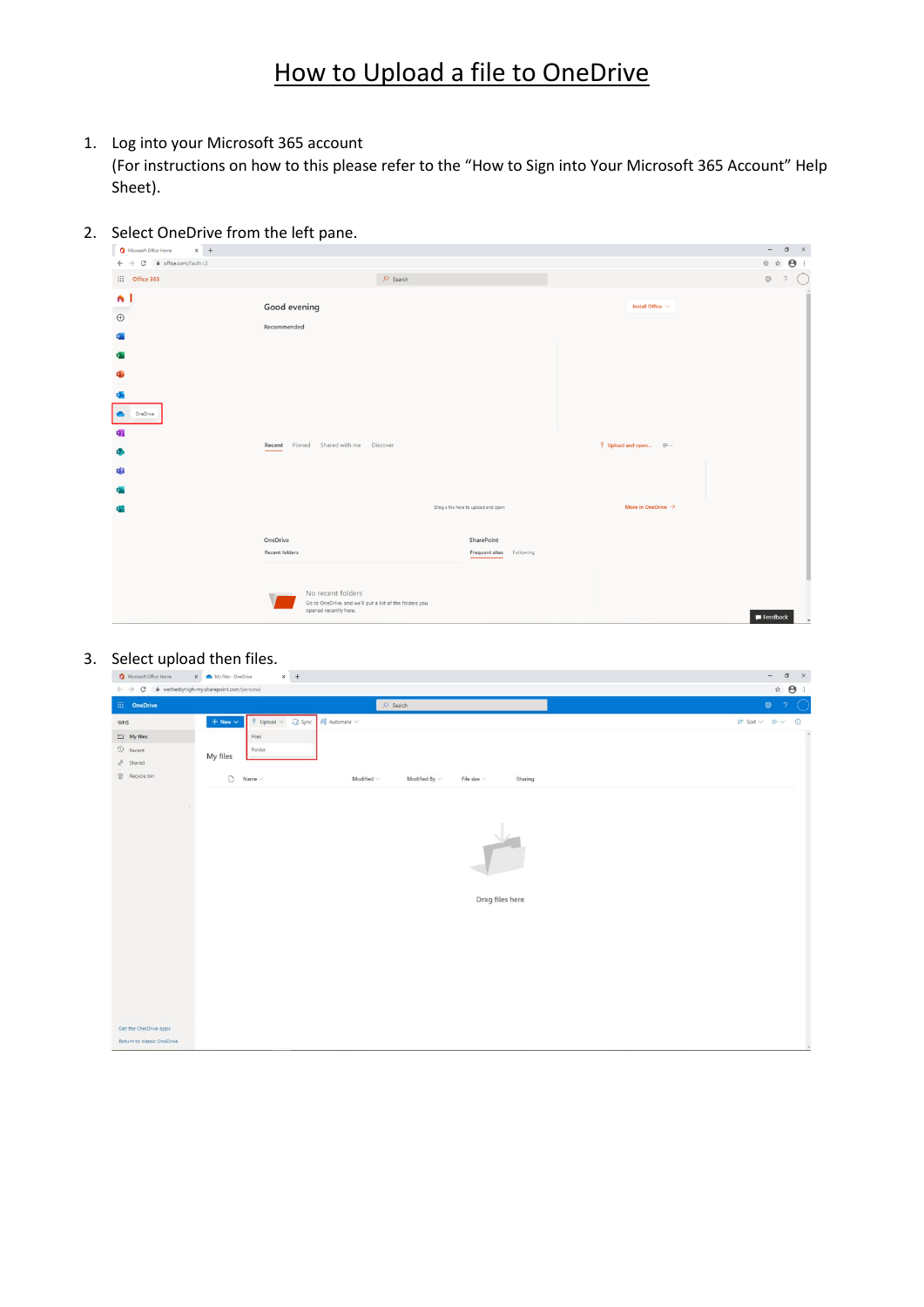|                                                      | C Open                                                                                  |                          |                  |                             |                                             | $\times$                        |                                                                                                                                                                                                                                                                                                                                                     |
|------------------------------------------------------|-----------------------------------------------------------------------------------------|--------------------------|------------------|-----------------------------|---------------------------------------------|---------------------------------|-----------------------------------------------------------------------------------------------------------------------------------------------------------------------------------------------------------------------------------------------------------------------------------------------------------------------------------------------------|
| $\leftarrow$ $\rightarrow$ C & wetherbyhigh-my.shari |                                                                                         |                          |                  |                             |                                             |                                 | $\begin{picture}(20,20) \put(0,0){\line(1,0){10}} \put(15,0){\line(1,0){10}} \put(15,0){\line(1,0){10}} \put(15,0){\line(1,0){10}} \put(15,0){\line(1,0){10}} \put(15,0){\line(1,0){10}} \put(15,0){\line(1,0){10}} \put(15,0){\line(1,0){10}} \put(15,0){\line(1,0){10}} \put(15,0){\line(1,0){10}} \put(15,0){\line(1,0){10}} \put(15,0){\line(1$ |
| <b>III</b> OneDrive                                  | $\leftarrow$ $\rightarrow$ $\sim$ $\uparrow$ $\qquad$ > This PC $\rightarrow$ Downloads |                          |                  |                             | $\smile$ $\smile$ $\smile$ Search Downloads |                                 | ◎ ?                                                                                                                                                                                                                                                                                                                                                 |
|                                                      | Organize - New folder                                                                   |                          |                  |                             |                                             | $\mathbb{R}$ . $\blacksquare$ 0 |                                                                                                                                                                                                                                                                                                                                                     |
| WHS                                                  | <b>A</b> Quick access                                                                   | Name                     | Date modified    | Size<br>Type                |                                             |                                 | $IF$ Sort $\vee$ $\equiv$ $\vee$ 0                                                                                                                                                                                                                                                                                                                  |
| $My$ files                                           | This PC                                                                                 | D. Lesson 1.pptx         | 17/01/2021 22:58 | Microsoft PowerP 122,787 KB |                                             |                                 |                                                                                                                                                                                                                                                                                                                                                     |
| $\odot$ Recent                                       | Network                                                                                 |                          |                  |                             |                                             |                                 |                                                                                                                                                                                                                                                                                                                                                     |
|                                                      | Mi                                                                                      |                          |                  |                             |                                             |                                 |                                                                                                                                                                                                                                                                                                                                                     |
| $g^R$ Shared                                         |                                                                                         |                          |                  |                             |                                             |                                 |                                                                                                                                                                                                                                                                                                                                                     |
| Recycle bin                                          |                                                                                         |                          |                  |                             |                                             |                                 |                                                                                                                                                                                                                                                                                                                                                     |
|                                                      |                                                                                         |                          |                  |                             |                                             |                                 |                                                                                                                                                                                                                                                                                                                                                     |
|                                                      |                                                                                         |                          |                  |                             |                                             |                                 |                                                                                                                                                                                                                                                                                                                                                     |
|                                                      |                                                                                         |                          |                  |                             |                                             |                                 |                                                                                                                                                                                                                                                                                                                                                     |
|                                                      |                                                                                         |                          |                  |                             |                                             |                                 |                                                                                                                                                                                                                                                                                                                                                     |
|                                                      |                                                                                         |                          |                  |                             |                                             |                                 |                                                                                                                                                                                                                                                                                                                                                     |
|                                                      |                                                                                         |                          |                  |                             |                                             |                                 |                                                                                                                                                                                                                                                                                                                                                     |
|                                                      |                                                                                         |                          |                  |                             |                                             |                                 |                                                                                                                                                                                                                                                                                                                                                     |
|                                                      |                                                                                         |                          |                  |                             |                                             |                                 |                                                                                                                                                                                                                                                                                                                                                     |
|                                                      |                                                                                         |                          |                  |                             |                                             |                                 |                                                                                                                                                                                                                                                                                                                                                     |
|                                                      |                                                                                         |                          |                  |                             |                                             |                                 |                                                                                                                                                                                                                                                                                                                                                     |
|                                                      |                                                                                         |                          |                  |                             |                                             |                                 |                                                                                                                                                                                                                                                                                                                                                     |
|                                                      |                                                                                         |                          |                  |                             |                                             |                                 |                                                                                                                                                                                                                                                                                                                                                     |
|                                                      |                                                                                         |                          |                  |                             |                                             |                                 |                                                                                                                                                                                                                                                                                                                                                     |
|                                                      |                                                                                         |                          |                  |                             |                                             |                                 |                                                                                                                                                                                                                                                                                                                                                     |
|                                                      |                                                                                         |                          |                  |                             |                                             |                                 |                                                                                                                                                                                                                                                                                                                                                     |
|                                                      |                                                                                         |                          |                  |                             |                                             |                                 |                                                                                                                                                                                                                                                                                                                                                     |
|                                                      |                                                                                         |                          |                  |                             |                                             |                                 |                                                                                                                                                                                                                                                                                                                                                     |
|                                                      |                                                                                         |                          |                  |                             |                                             |                                 |                                                                                                                                                                                                                                                                                                                                                     |
|                                                      |                                                                                         |                          |                  |                             |                                             |                                 |                                                                                                                                                                                                                                                                                                                                                     |
|                                                      |                                                                                         |                          |                  |                             |                                             |                                 |                                                                                                                                                                                                                                                                                                                                                     |
|                                                      |                                                                                         |                          |                  |                             |                                             |                                 |                                                                                                                                                                                                                                                                                                                                                     |
|                                                      |                                                                                         |                          |                  |                             |                                             |                                 |                                                                                                                                                                                                                                                                                                                                                     |
|                                                      |                                                                                         |                          |                  |                             |                                             |                                 |                                                                                                                                                                                                                                                                                                                                                     |
|                                                      |                                                                                         |                          |                  |                             |                                             |                                 |                                                                                                                                                                                                                                                                                                                                                     |
|                                                      |                                                                                         |                          |                  |                             |                                             |                                 |                                                                                                                                                                                                                                                                                                                                                     |
|                                                      |                                                                                         |                          |                  |                             |                                             |                                 |                                                                                                                                                                                                                                                                                                                                                     |
|                                                      |                                                                                         |                          |                  |                             |                                             |                                 |                                                                                                                                                                                                                                                                                                                                                     |
|                                                      |                                                                                         | File name: Lesson 1.pptx |                  |                             | All Files (".")<br>$\vee$                   | $\check{~}$                     |                                                                                                                                                                                                                                                                                                                                                     |
|                                                      |                                                                                         |                          |                  |                             |                                             |                                 |                                                                                                                                                                                                                                                                                                                                                     |
|                                                      |                                                                                         |                          |                  |                             | Open                                        | Cancel                          |                                                                                                                                                                                                                                                                                                                                                     |
|                                                      |                                                                                         |                          |                  |                             |                                             |                                 |                                                                                                                                                                                                                                                                                                                                                     |
|                                                      |                                                                                         |                          |                  |                             |                                             |                                 |                                                                                                                                                                                                                                                                                                                                                     |
|                                                      |                                                                                         |                          |                  |                             |                                             |                                 |                                                                                                                                                                                                                                                                                                                                                     |
|                                                      |                                                                                         |                          |                  |                             |                                             |                                 |                                                                                                                                                                                                                                                                                                                                                     |
| Get the OneDrive apps                                |                                                                                         |                          |                  |                             |                                             |                                 |                                                                                                                                                                                                                                                                                                                                                     |

4. Locate the file you would like to upload. Select it and then click "Open".

5. In the top right you will be able to see that the file is uploading. If you select "Uploading" this will show you the progress of the upload.

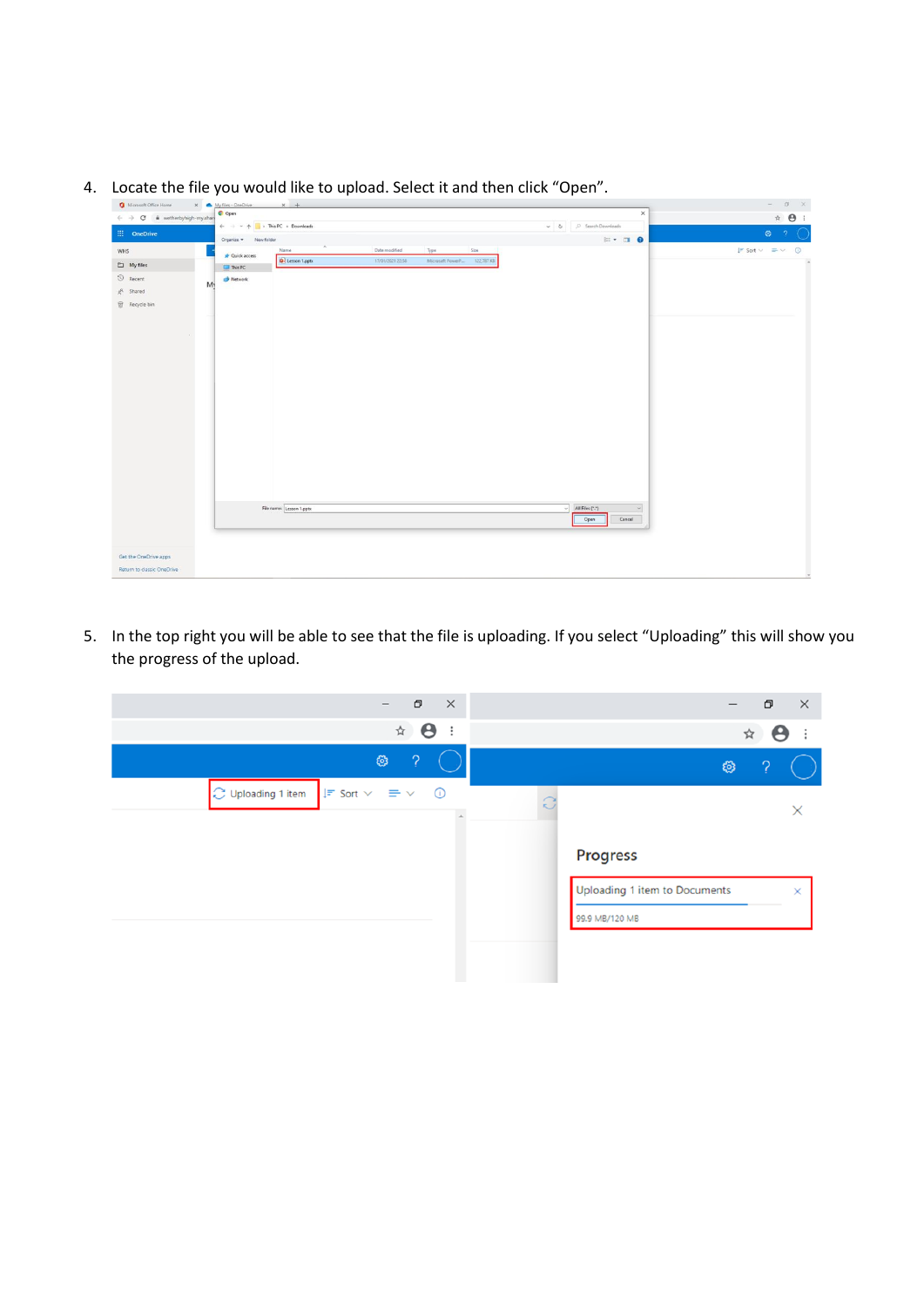6. Once the file has finished uploading it will show in your OneDrive.

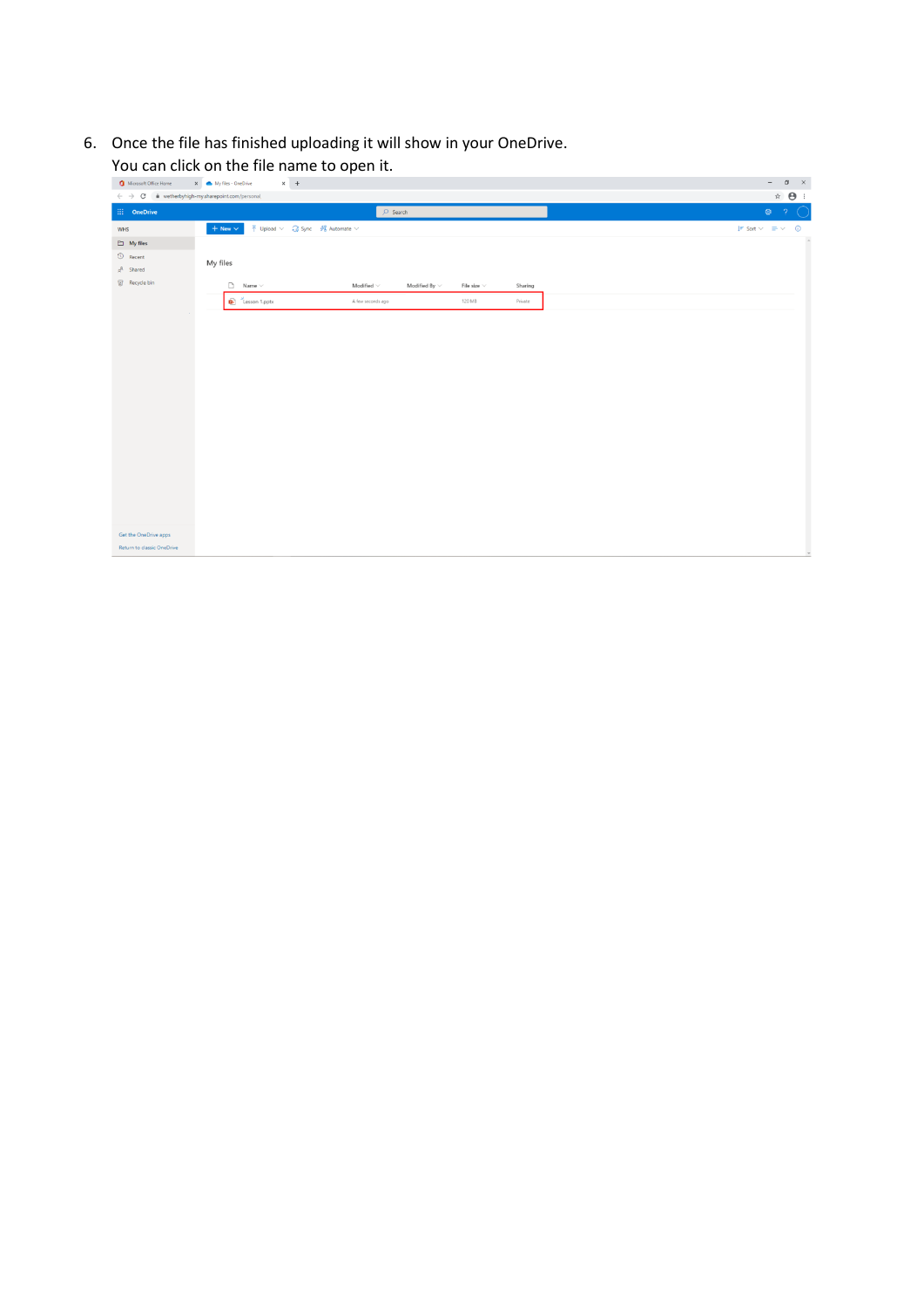### Opening PowerPoints with embedded video/audio from OneDrive

1. Find and open the PowerPoint from your OneDrive by clicking on the file name.

| Microsoft Office Home                                                             | $\times$ +<br>X My files - OneDrive                                                                                  |
|-----------------------------------------------------------------------------------|----------------------------------------------------------------------------------------------------------------------|
| $\leftarrow$ $\rightarrow$ $\mathbf{C}$ a wetherbyhigh-my.sharepoint.com/personal |                                                                                                                      |
| $\overline{\mathbf{H}}$ OneDrive                                                  | $O$ Search                                                                                                           |
| WHS                                                                               | $\overline{\uparrow}$ Upload $\vee$ $\overline{\downarrow}$ Sync $\mathscr{F}_8^p$ Automate $\vee$<br>$+$ New $\vee$ |
| $\Box$ My files                                                                   |                                                                                                                      |
| $\circled{1}$ Recent                                                              | My files                                                                                                             |
| $g^R$ Shared                                                                      |                                                                                                                      |
| Recycle bin                                                                       | $\Box$ Name $\vee$<br>Modified $\smallsmile$<br>Modified By $\vee$<br>File size $\vee$<br>Sharing                    |
|                                                                                   | Lesson 1.pptx<br>A few seconds ago<br>120 MB<br>Private                                                              |
|                                                                                   |                                                                                                                      |
|                                                                                   |                                                                                                                      |
|                                                                                   |                                                                                                                      |
|                                                                                   |                                                                                                                      |
|                                                                                   |                                                                                                                      |
|                                                                                   |                                                                                                                      |
|                                                                                   |                                                                                                                      |

2. The PowerPoint will open.

To play audio files you will need to put the PowerPoint into Slide Show mode by clicking on the

 $\overline{a}$   $\overline{v}$ 

icon in the bottom right as highlighted below.

*(To exit Slide Show mode you can press the "Esc" key on your keyboard*.)

| C<br>@ wetherbyhigh-my.sharepoint.com/:p:/r/personal                                  |                                         | ☆ ■ → →                                                                                     |
|---------------------------------------------------------------------------------------|-----------------------------------------|---------------------------------------------------------------------------------------------|
| 田.<br>PowerPoint Lesson 1 - Saved v                                                   | $O$ Search                              | Single-line Ribbon                                                                          |
| Slide Show<br>Review<br>Insert<br>Design<br>Transitions<br>Animations<br>Home<br>Draw | Help<br>Open in Desktop App<br>View     | □ Share □ Comments 早 Present →                                                              |
| <b>上 New Slide</b><br>$\mathbb{A}^*$<br>$9 - 9 - 5$<br>田口<br>A<br>$\times$            | B                                       | U 2 △ △ … 三 三 三 三 三 三 三 三 三 三 三 Do Shapes v 소 고 그 명 > 이 Find _ Ell Designer _ 8 Dictate v … |
| $\left  \cdot \right $<br>谏<br>Number Skills Recap                                    |                                         |                                                                                             |
| 法                                                                                     |                                         |                                                                                             |
| $\rightarrow$                                                                         | Number Skills Recap                     |                                                                                             |
| 法                                                                                     | Week beginning 11 <sup>th</sup> January |                                                                                             |
|                                                                                       | Lesson 1 - Addition and Subtractior     |                                                                                             |
|                                                                                       |                                         |                                                                                             |
| Click here                                                                            |                                         | 모<br>٠ĝ<br>88<br>e<br>110%<br>$\approx$ Notes                                               |
|                                                                                       |                                         |                                                                                             |
| $\sim$<br>Slide 1 of 5 English (UK)                                                   |                                         | Help Improve Office: 4 Notes   88   97   110% <                                             |

3. Hover over the speaker icon and click the play button.

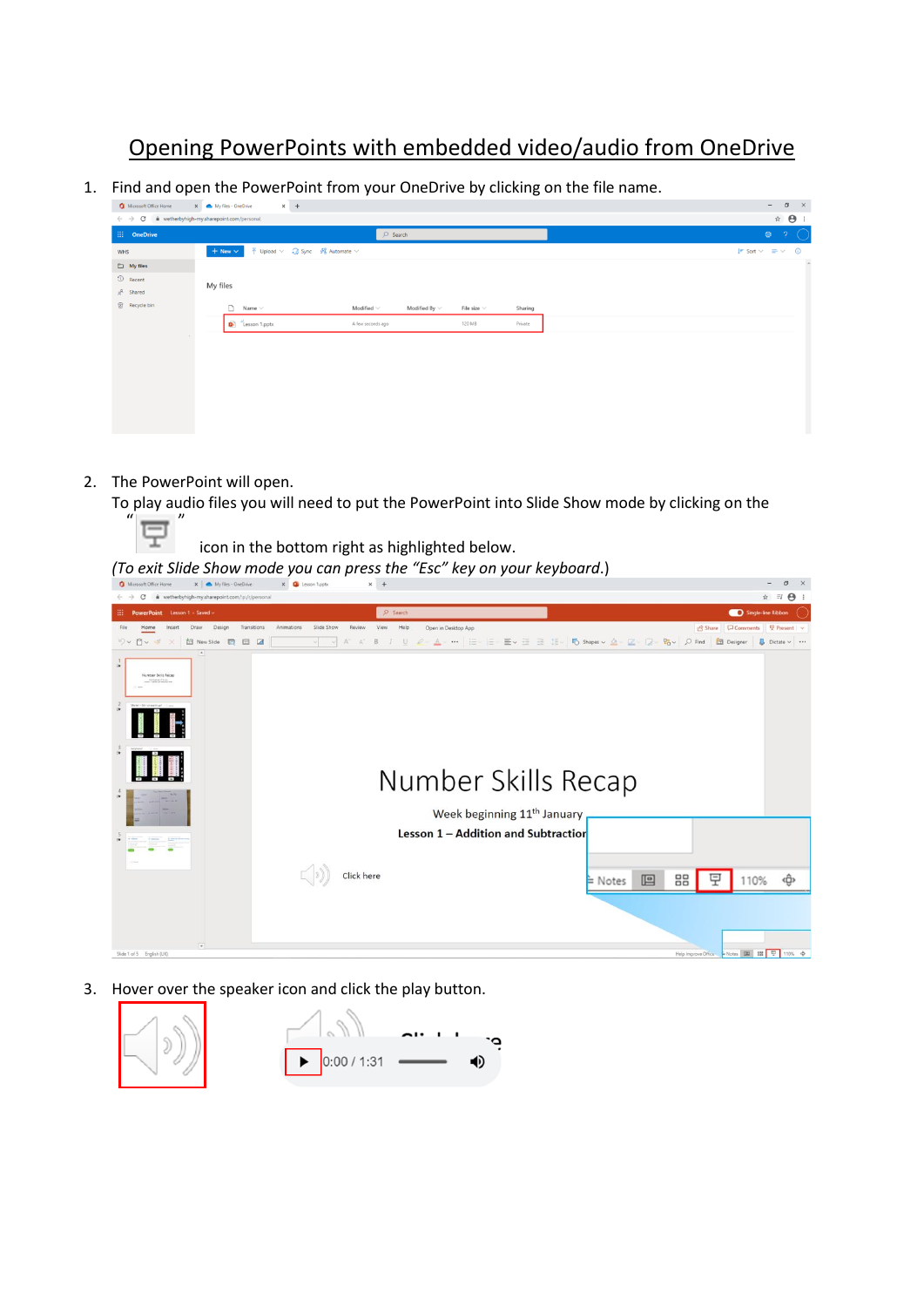4. To play videos exit out of Slide Show Mode and navigate to the slide with the video on it. Hover over the video and click the play button in the centre.



*Please note: If you move onto a diferent slide when playing an audio or video file the audio/video will stop.*